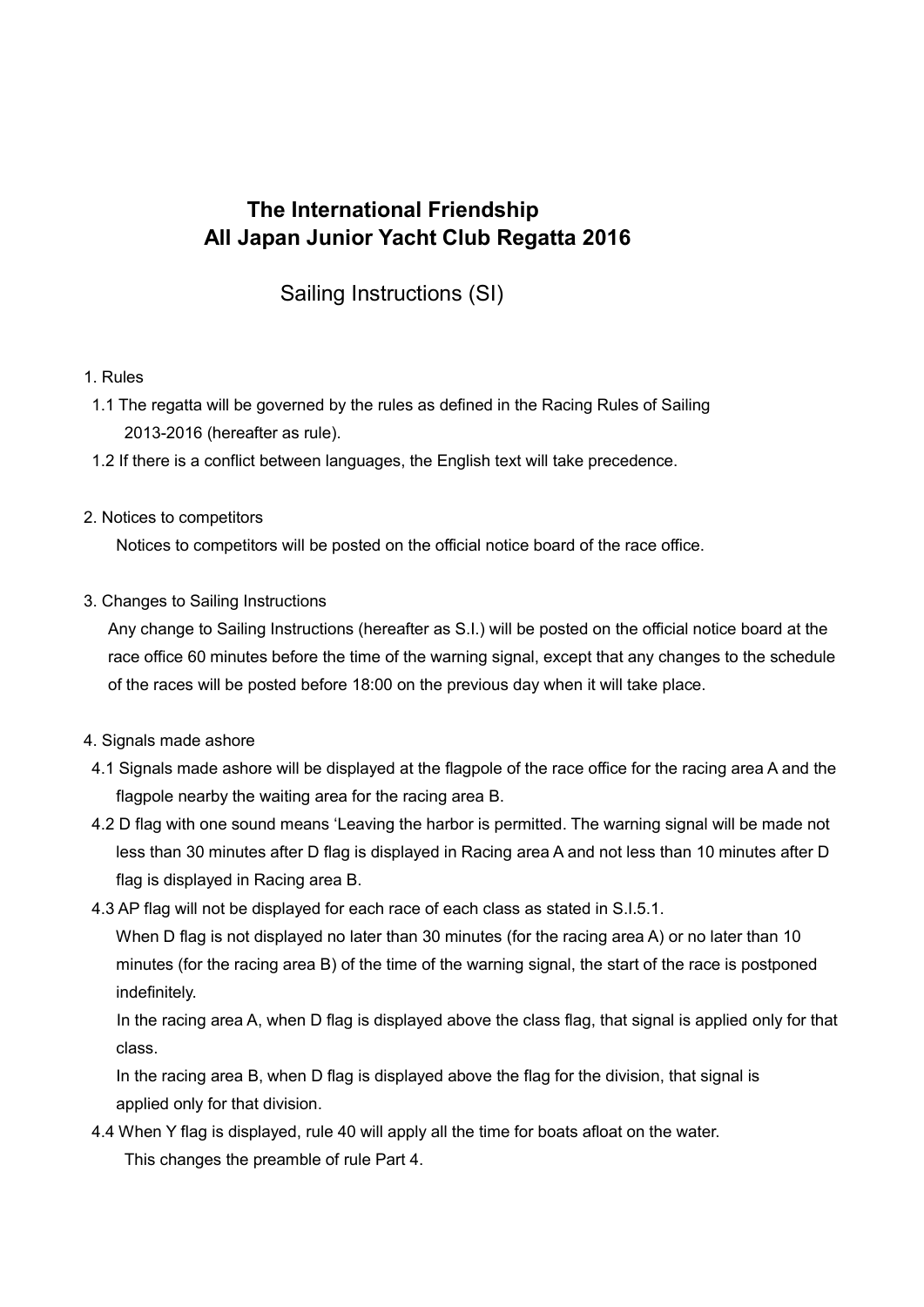### 5. Schedule of races

- 5.1 The warning signal of each class is as follows.
	- August 5th (Friday)

| Racing area A |                                                            |  | Racing area B |                                                                                                                                                                          |  |  |
|---------------|------------------------------------------------------------|--|---------------|--------------------------------------------------------------------------------------------------------------------------------------------------------------------------|--|--|
| Time          | <b>Class</b>                                               |  | Time          | Class                                                                                                                                                                    |  |  |
| 12:30         | International 420 Class & FJ Class Trial Race              |  | 12:30         | Optimist Dinghy Beginners' Class Trial Race                                                                                                                              |  |  |
| 12:35         | <b>Trial Race</b><br>Laser 4.7                             |  |               |                                                                                                                                                                          |  |  |
| 12:40         | <b>Optimist Dinghy Advanced Class</b><br><b>Trial Race</b> |  |               | Boats will be divided into more than two<br>divisions depending on the number of boats<br>who participate the regatta.<br>The races will be made as many as<br>possible. |  |  |

## August 6th (Saturday)

| Racing area A |                                                   |          | Racing area B |                                                                                                                                                                                                                               |  |
|---------------|---------------------------------------------------|----------|---------------|-------------------------------------------------------------------------------------------------------------------------------------------------------------------------------------------------------------------------------|--|
| Time          | <b>Class</b>                                      |          | Time          | <b>Class</b>                                                                                                                                                                                                                  |  |
| 9:30          | International 420 Class & FJ Class                | 1st Race | 9:30          | <b>Optimist Dinghy Beginners' Class</b><br>1st Race                                                                                                                                                                           |  |
| 9:35          | Laser 4.7                                         | 1st Race |               |                                                                                                                                                                                                                               |  |
| 9:40          | <b>Optimist Dinghy Advanced Class</b><br>1st Race |          |               | Boats will be divided into more than two<br>depending on the number of<br>divisions<br>boats who participate the regatta and the<br>races will be performed by the method of the<br>match and the final match.<br>preliminary |  |
|               | The 2nd to 5th Race will be made continuously.    |          |               |                                                                                                                                                                                                                               |  |

### August 7th (Sunday)

| Racing area A |       | Racing area B                    |       |  |
|---------------|-------|----------------------------------|-------|--|
| Time          | Class | $\overline{\phantom{a}}$<br>lime | Class |  |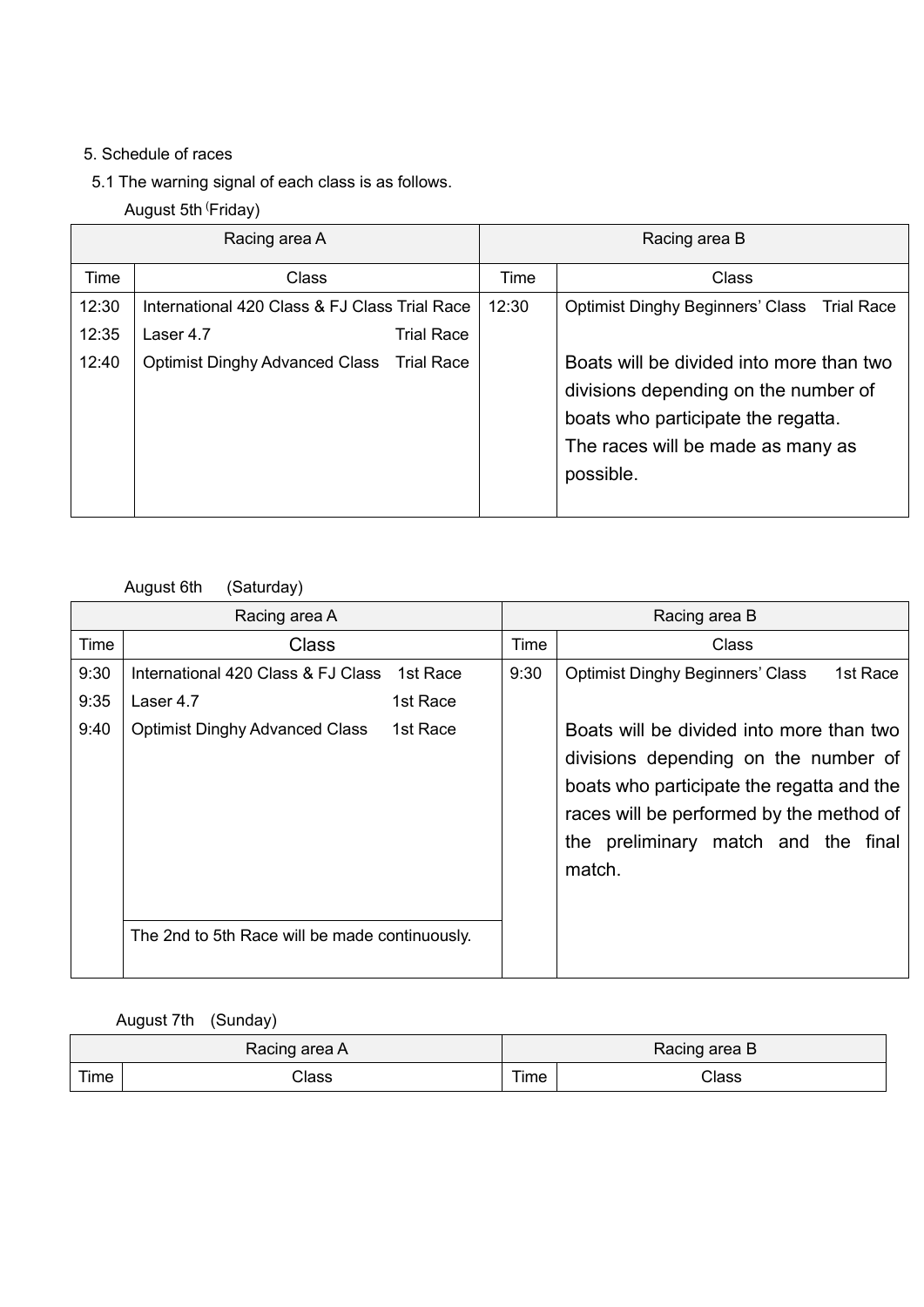| 9:30 | International 420 Class & FJ Class                 |                         | 9:30 | <b>Optimist Dinghy Beginners' Class</b> |  |
|------|----------------------------------------------------|-------------------------|------|-----------------------------------------|--|
|      | The 1st Race of the day                            |                         |      | The 1st Race of the day                 |  |
| 9:35 | Laser 4.7                                          | The 1st Race of the day |      |                                         |  |
| 9:40 | <b>Optimist Dinghy Advanced Class</b>              |                         |      |                                         |  |
|      | The 1st Race of the day                            |                         |      |                                         |  |
|      |                                                    |                         |      |                                         |  |
|      | The 2nd Race of the day will be made continuously. |                         |      |                                         |  |
|      |                                                    |                         |      |                                         |  |

- 5.2 Maximum five (5) races are planned on August 6th for all classes other than Optimist Dinghy Beginners' Class and maximum two (2) races on August 7th. However in case five races are not completed on 6th because of the weather conditions or other reasons, the next race will be made on the following day.
- 5.3 When the following race is intended to be held, the race committee signal boat will display orange flag of the starting line with one sound to alert the boats at least 5 minutes before the warning signal is displayed.
- 5.4 No warning signal will be made after 12:00 on August 7th (Sunday).
- 6. Class flags

| Class                                   | Class flag                         |  |
|-----------------------------------------|------------------------------------|--|
| International 420 Class & FJ Class      | International 420 Class flag       |  |
| Laser 4.7                               | Laser 4.7 flag (Pink)              |  |
| <b>Optimist Dinghy Advanced Class</b>   | Optimist Dinghy Class flag (Black) |  |
| <b>Optimist Dinghy Beginners' Class</b> | Optimist Dinghy Class flag (Red)   |  |

#### 7. Racing area

7.1 Diagram-1 shows the racing area A and B.

Racing area A: all classes other than Optimist Dinghy Beginners' Class Racing area B: Optimist Dinghy Beginners' Class

- 7.2 Boats directing to the racing area A shall take the course in accordance with the course indicated in Diagram-1.
- 8. The course
- 8.1 Diagram-2 shows the course to be sailed which includes approximate angles between the legs, the sequence of the rounding marks and the side of rounding each mark.
- 8.2 In the racing area A, no later than the warning signal, the race committee signal boat will display the approximate compass bearing of the first leg.
- 8.3 In the racing area B, the course to be sailed will be posted on the notice board of the race committee signal boat before the warning signal depending on the weather conditions.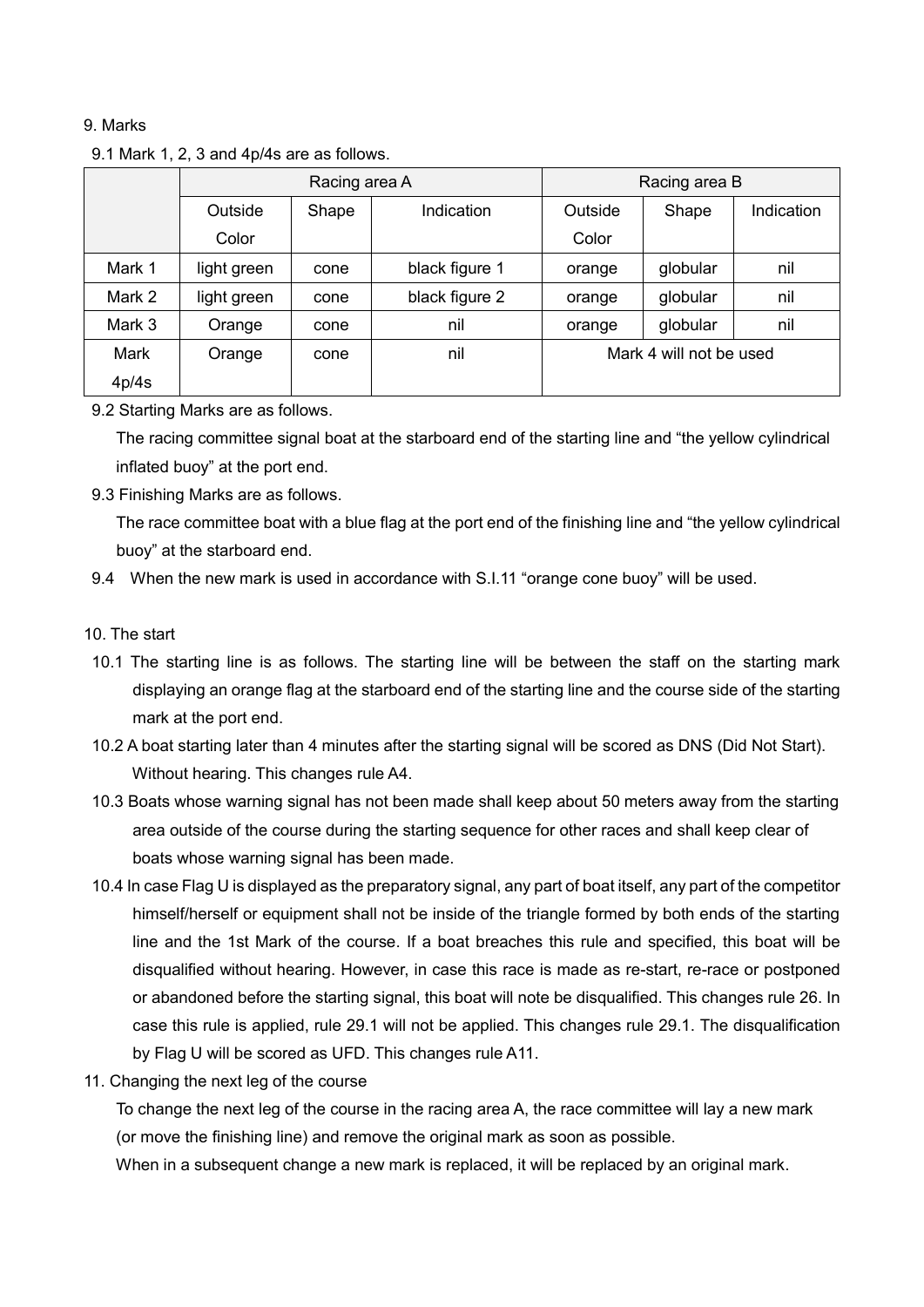#### 12. The finish

The finishing line is as follows.

The finishing line will be between the staff displaying an orange flag on the finishing mark at the port end and the finishing mark at the starboard end on the course side.

- 13. Penalty system
- 13.1 Appendix P will apply for the breach of rule 42.
- 13.2 Rule P2.3 will not apply and rule P2.2 is changed so that it will apply to any penalty after the second one.
- 14. Time limits and the target times
- 14.1 Time limits and the target times are as follows.

| Class                                   | Mark 1 time limit | Target time |
|-----------------------------------------|-------------------|-------------|
| International 420 Class & FJ Class      | 15 minutes        | 45 minutes  |
| Laser 4.7                               | 15 minutes        | 45 minutes  |
| <b>Optimist Dinghy Advanced Class</b>   | 20 minutes        | 45 minutes  |
| <b>Optimist Dinghy Beginners' Class</b> | 5 minutes         | 10 minutes  |

14.2 If no boat has passed Marl 1 within Mark 1 time limit, the race will be abandoned.

Failure to meet the target time will not be the ground for redress.

This changes rule 62.1(a).

14.3 Boats failing to finish within 15 minutes after the first boat of each class who started without breaching rule 30.3 sails the course and finishes will be scored Did Not Finish(DNF) without a hearing.

This changes rules 35, A4 and A5.

#### 15. Shortening or abandonment after the start

- 15.1 The race committee may shorten the course or abandon the race, if they consider that the race will not complete within about 60 minutes in addition to the reason based on rule 32. This changes rule 32.1.
- 15.2 Failure to meet the target time of S.I.14.1 will not be the ground for redress. This changes rule 62.1(a).
- 16. Protests and requests for redress
- 16.1 Protest forms are available at the race office. Protests and requests for redress or reopening shall be delivered there within the appropriate time limit.
- 16.2 The protest time limit will be 60 minutes after the time when the last boat of each class has finished the last race of the day or the time when the race committee has signaled that there would have no more race on that day, whichever is later.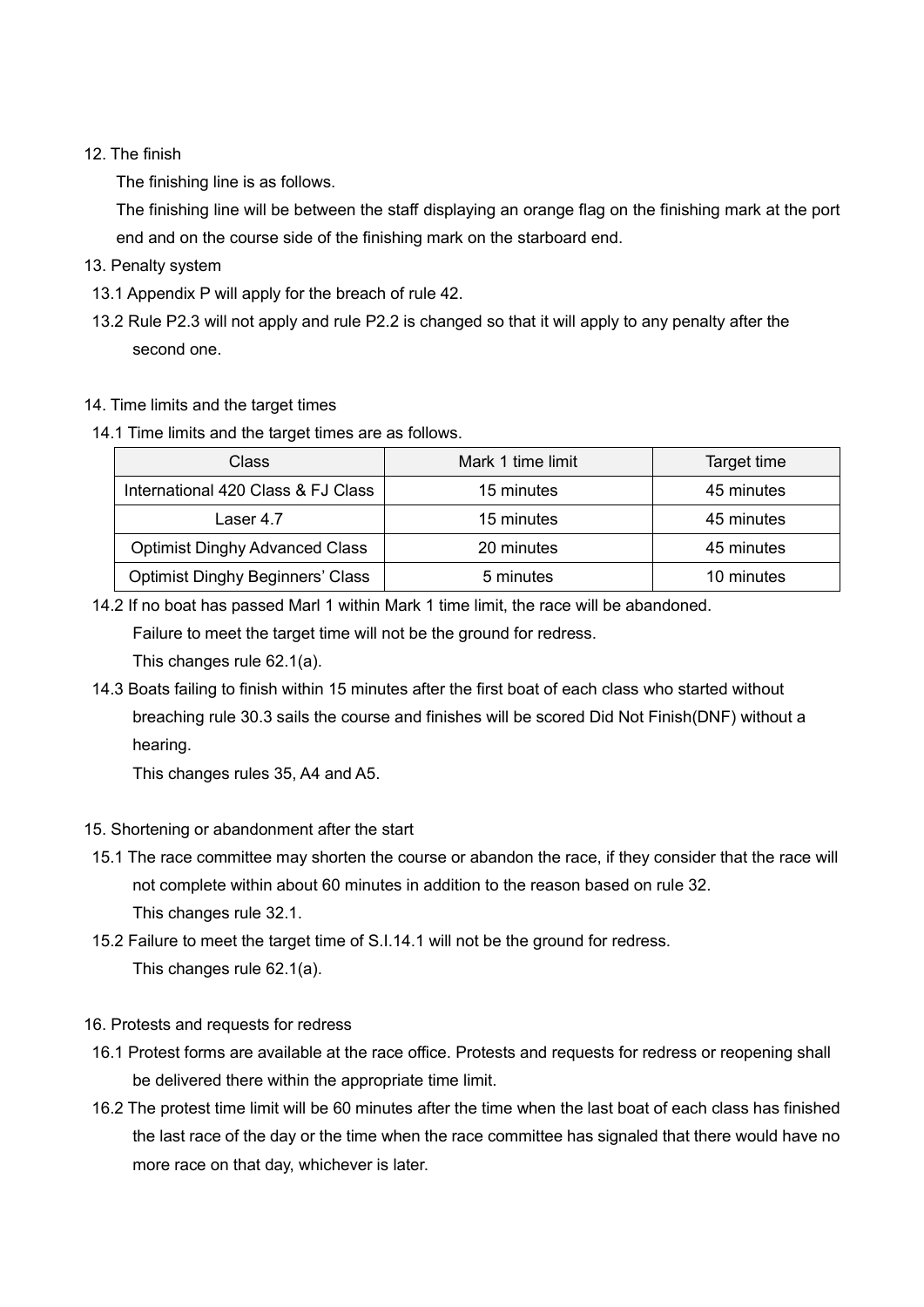However, the protest committee chairman may extend the protest time limit. It will be posted on the official notice board at the race office.

- 16.3 Notices of protest by the race committee or the protest committee will be posted on the official notice board to inform competitors of hearings in which they are parties or named as witnesses within 30 minutes after the protest time limit in order to let them know about hearings. Hearings will be held in the protest room located on the 2nd floor of the race office as from the time noticed.
- 16.4 Notices of protests by the race committee or the protest committee will be posted on the official notice board to inform boats under rule 61.1(b).
- 16.5 A list of boats that have been penalized under S.I.13.1 for breaching rule 42 will be posted on the official notice board before the protest time limit.
- 16.6 Breaches of S.I.4.2, 4.4, 10.3, 18, 19.1, 21, 22 and 23 will not be grounds for a protest by a boat. This changes rule 60.1(a). Penalties for these breaches may be less than disqualification if the Protest committee so decides.
- 16.7 A request for reopening a hearing on the last day of the race may be delivered within the following time limit.
	- (a) When the competitor received the decision the day before, it shall be within the protest time limit.
	- (b) When the competitor received the decision on the day, it shall be within 15 minutes after the decision received. This changes rule 66.
- 16.8 A request for redress based on the decision made by the protest committee shall be delivered within 15 minutes after the display of the decision on the official notice board on the last day of the race. This changes rule 62.2.

#### 17. Scoring

- 17.1 At least 1 race is required to be completed to constitute this regatta for all classes other than Optimist Dinghy Beginners' Class. Even if no race is completed due to weather condition, any extended race will not be held.
- 17.2 A boat's score for all classes other than Optimist Dinghy Beginners' Class will be as follows.
	- (1) When less than 6 races are completed, a boat's series score will be the total of her race scores.
	- (2) When more than 6 races are completed, A boat's series score will be the total her race scores excluding her worst score.

This changes rule A2.

17.3 Boats participated in Optimist Dinghy Beginners'' Class will be divided into more than 2 divisions depending on the number of boats participated the regatta and the races will be performed by the method of the preliminary match and the final match.

In case the final match is not able to be made due to weather conditions or other reasons, the score will be determined with the result of the preliminary match.

. Even if no race is completed for all divisions due to the whether condition, any extended race will be held.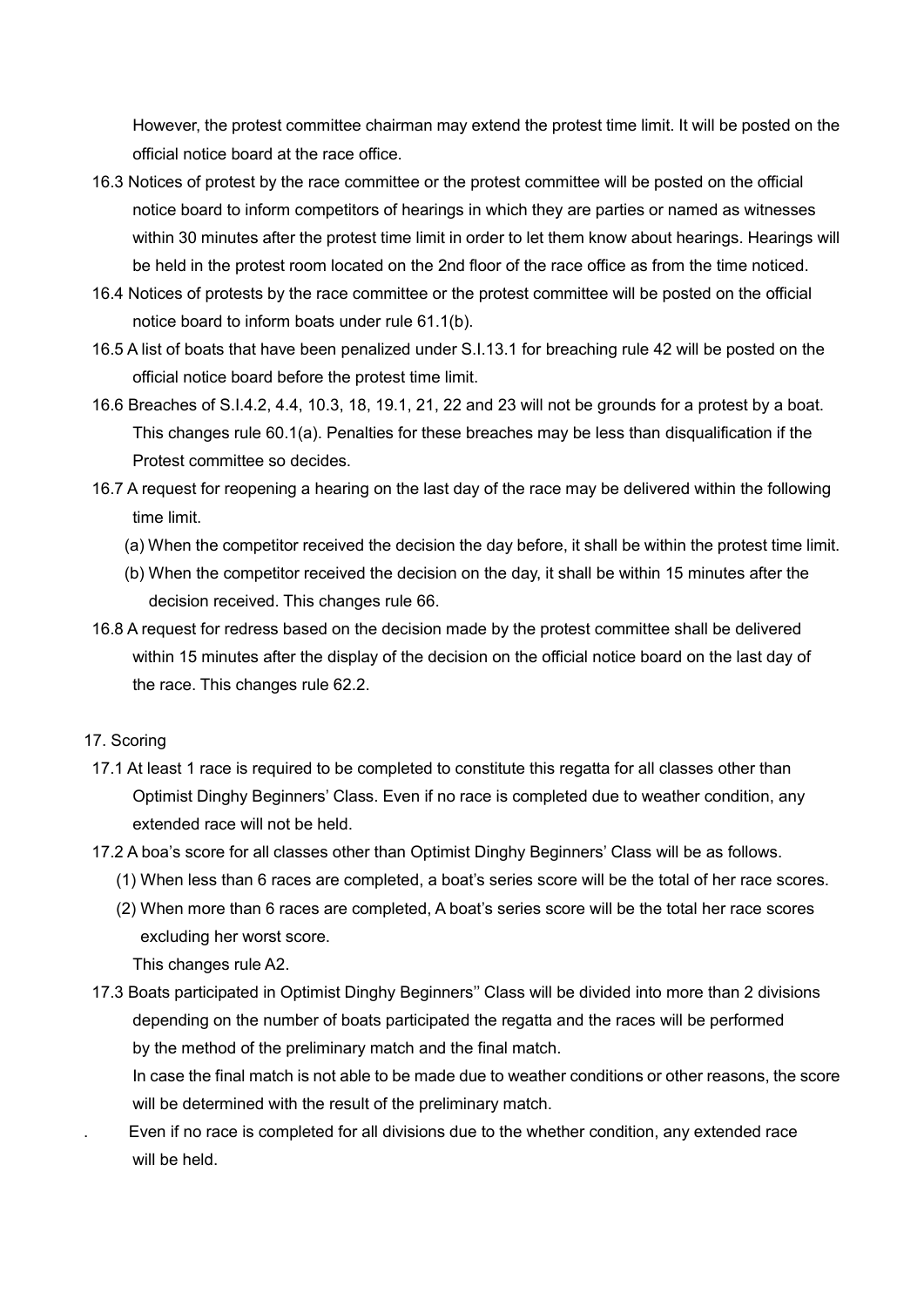17.4 A boat who breaches S.I. 18.1~18.5 will be scored "final score plus 3" as "PTP" without a hearing. However such boat will not be scored worse than a boat scored as "DNF". This changes rule 63.1, A4 and A5.

When the races are made continuously, penalty for breach S.I.18.2 will be imposed on the first race after the breach and penalty for breaches S.I.18.3 and 18.5 will be imposed on the race before the breach.

- 17.5 The number of the boat participated in each class will be determined in accordance with the list registered at the registration desk of the race office by the time of 14:00 on August 5th ( Friday).
- 17.5 Scoring for Team Race competition is made in accordance with the Notice of Race.

#### 18. Safety regulations

- 18.1 A club team representative person shall sign for all club team members on the check-out/in form prepared at the race office.
- 18.2 A check-out signature shall be done from 8:00 on the day (from 11:00 on August 5th) by 10 minutes after the display of D flag of each class.
- 18.3 A check-in signature shall be done no later than 60 minutes after the final race or the day completed or the race committee signals that no more race will be made, whichever is later. The race committee chairman may extend the check-in time limit.
- . 18.4 A boat who would retire from a race shall notify her intension to a nearest race committee boat and the club team representative person of that boat shall describe the reason in a check-in form and deliver to the race committee.
- 18.5 Every Optimist Dinghy Beginners' Class boat is required to put "the recognizable color ribbon of each division" distributed by the race committee at the peak of the sprit.
- 18.6 The race committee may rescue a competitor if they cannot get any response to their inquiry for the intension of him/her whether he/she will continue the race or retire from the race, when they judge he/she is in danger and unable to decide himself/herself because of fatigue after they recommend the retiring from the race.

This will not be the ground for a protest by a boat. This changes rule 62.1(a).

- 19. Replacement of equipment
- 19.1 A boat who would substitute any damaged or lost equipment shall obtain the permission from the race committee as soon as possible.
- 19.2 There will be the case to carry the measurement or inspection at any time during the regatta in order to confirm whether a boat or any equipment agrees with the class rules, the Notice of Race or S.I. The race committee may instruct a boat to go to the designated area for the inspection in the racing area A.
- 20. Official boats

Official boats of the race committee will display the following flags.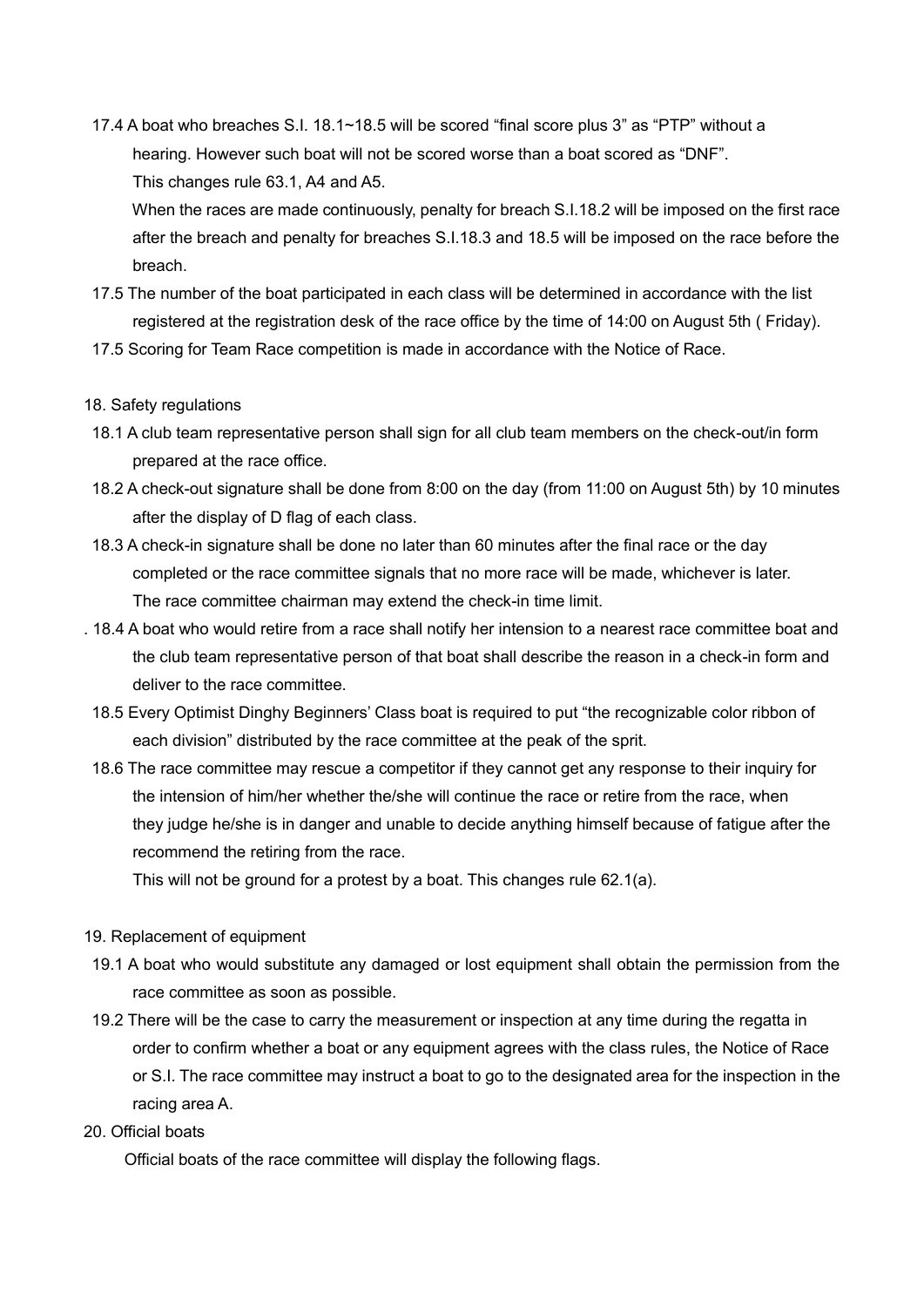| Name of the official boat      | Indication on the flag | Flag color  |  |
|--------------------------------|------------------------|-------------|--|
| The race committee signal boat | JJYU flag              | <b>Blue</b> |  |
| The race committee boat        | RC flag (green)        | White       |  |
| The protest committee boat     | JURY flag (white)      | Red         |  |
| The rescue boat                | RESCUE flag (red)      | White       |  |
| The transport boat             | TRANSPORTER flag(red)  | Green       |  |

#### 21. Support boats

- 21.1 Any club wishes to bring in the support boat to the regatta shall apply with the designated application form for the entry, writing the necessary matters on the form.
- 21.2 The support boat shall hoist the pink flag which will be lent from the regatta secretariat at the time of the entry.
- 21.3 The number of the crew onboard a support boat is required to be less than a half of her capacity (raise the decimals to a unit).
- 21.4 A support boat shall keep away from the racing area from the time of the warning signal for the first race of the first class to start until all boats have finished or 2 minutes after the race committee signals a postponement or abandonment.
- 21.5 A support boat may supply any foods and drink for the competitors outside the racing area after the boat finishes and before the next warning signal is made if the race will be made continuously. However, unless the race committee requests to do so, a support boat shall not supply/receive any other materials to/from the competitors and also shall not give any assistance such as towing a boat.
- 21.6 A support boat may be requested to help rescue operation and in such case, the race committee signal boat will display the numeral pennant 8 with the consecutive short sounds. In this case, S.I.21.4, 21.5 will not apply.

#### 22. Trash disposal

Boats shall not put trash in the water.

Trash may be placed aboard support boats and official boats.

23. Radio communication

Except in an emergency, a boat shall neither make radio transmissions while racing nor receive radio communications not available to all boats. This restriction also applies to mobile telephones and GPS.

#### 24. Disclaimer of Liability

Competitors participate in the regatta entirely at their own risk (See rule 4, Decision to Race),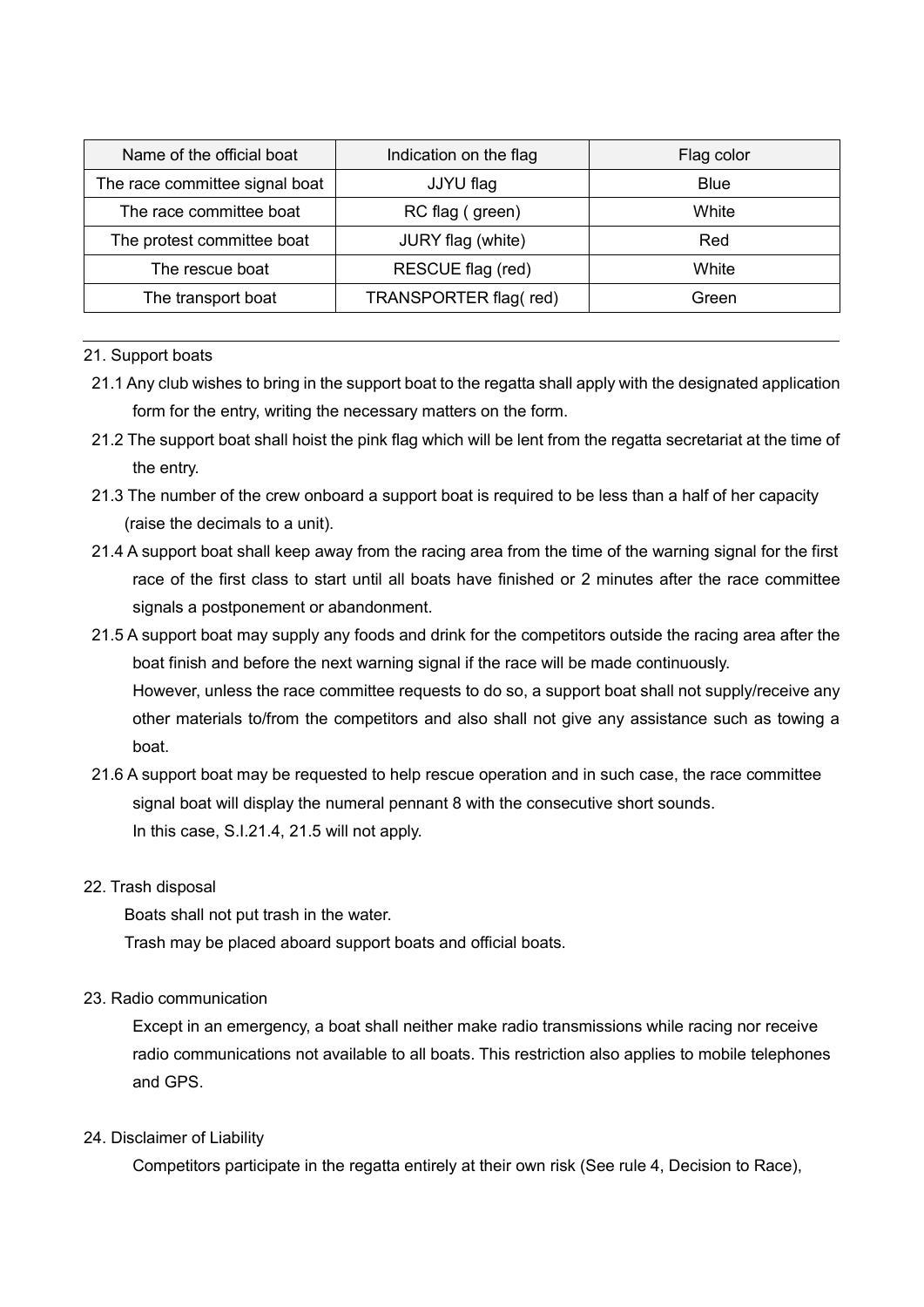Organizing Authorities and/or any person involved in this organization of the regatta will accept no liability whatsoever for any material damage and/or personal injury and/or death sustained in conjunction with, prior to, during or after the regatta.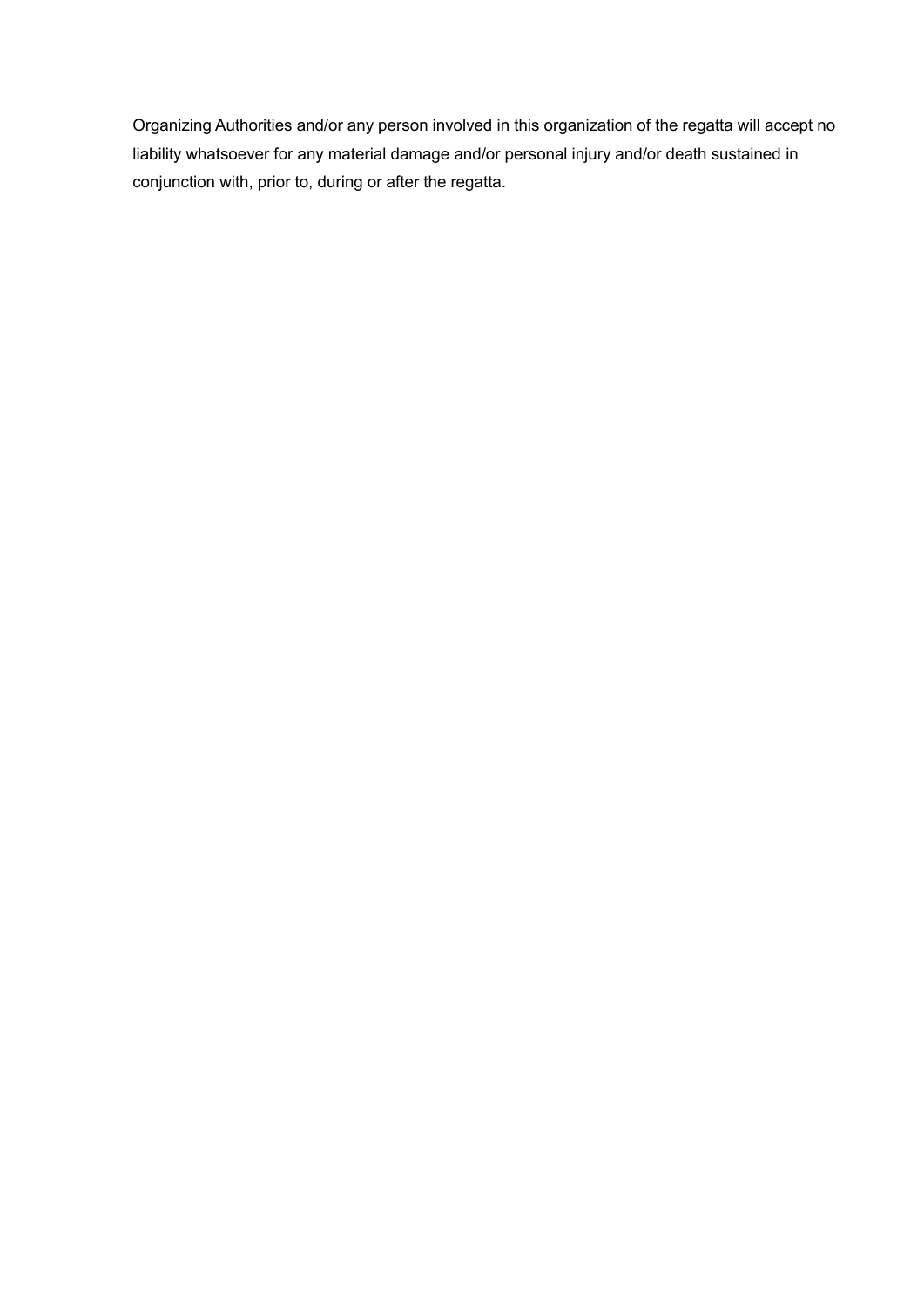

潮汐表(参考)

Tide Table (Reference) 8月5日(金) 8月6日(土) 8月7日(日) August 5th (Friday) 6th (Saturday) 7 潮時 潮位 潮時 潮位 潮時 潮位 Tidal hour Ebb and flow Tidal hour Ebb and flow 0:07 77.8cm 0:44 74.3cm 1:20 73.4cm 5:55 194.7cm 6:33 187.8cm 12:24 18.7cm 12:56 31.0cm 13:26 45.6cm

| August 5th (Friday) |              | 6th (Saturday) |                         | 7th (Sunday) |                         |
|---------------------|--------------|----------------|-------------------------|--------------|-------------------------|
| 潮時                  | 潮位           | 潮時             | 潮位                      | 潮時           | 潮位                      |
| Tidal hour          | Ebb and flow |                | Tidal hour Ebb and flow |              | Tidal hour Ebb and flow |
| 0:07                | 77.8cm       | 0:44           | 74.3cm                  | 1:20         | 73.4cm                  |
| 5:55                | 194.7cm      | 6:33           | 187.8cm                 | 7:10         | 177.7cm                 |
| 12:24               | 18.7cm       | 12:56          | 31.0cm                  | 13:26        | 45.6cm                  |
| 19:00               | 193.2cm      | 19:28          | 189.6cm                 | 19:54        | 184.8cm                 |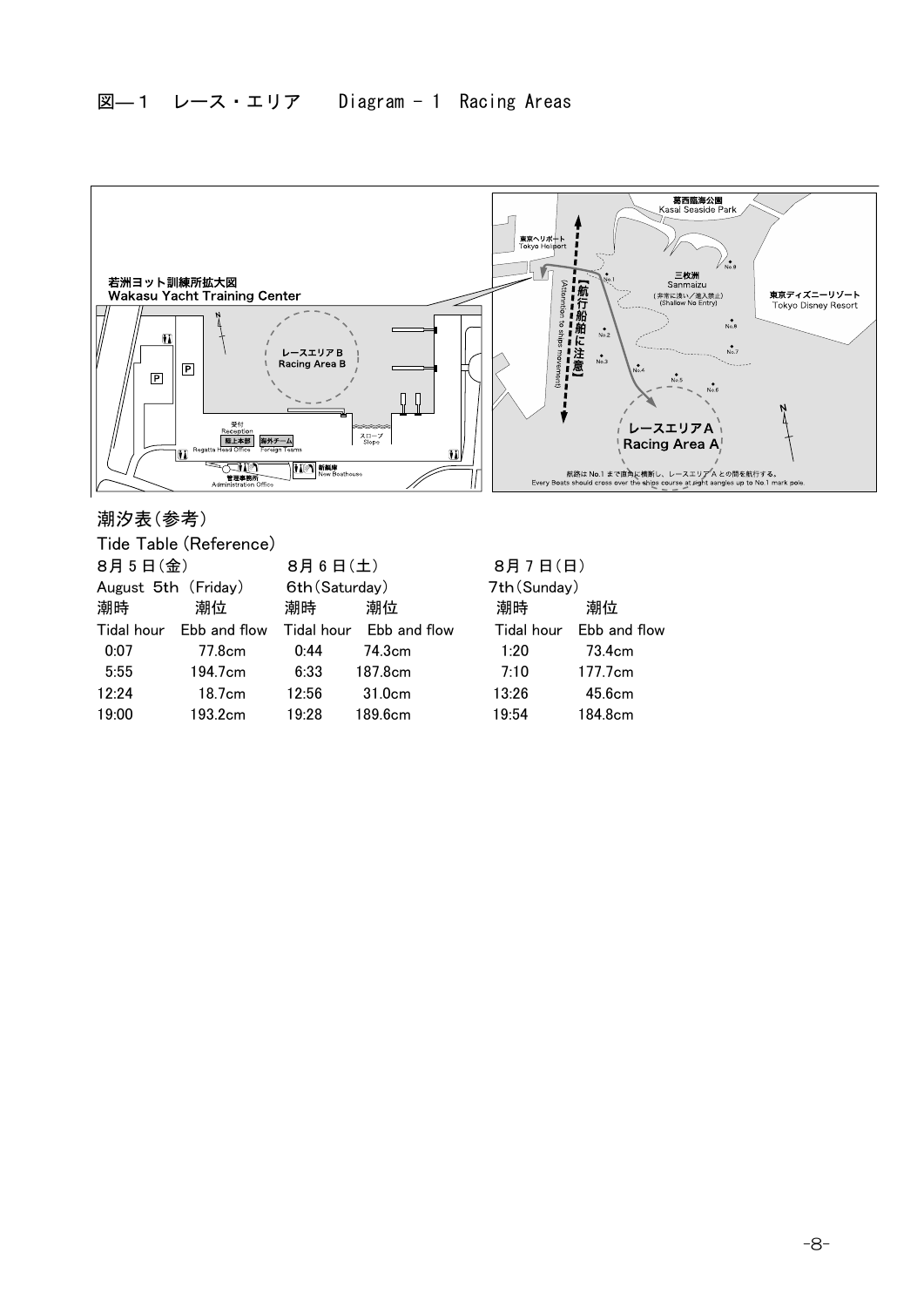# $\boxtimes -2$   $\Box -7$  Diagram - 2 The courses

### $\underline{\boxtimes}$ -2-1-1 Diagram-2-1-1

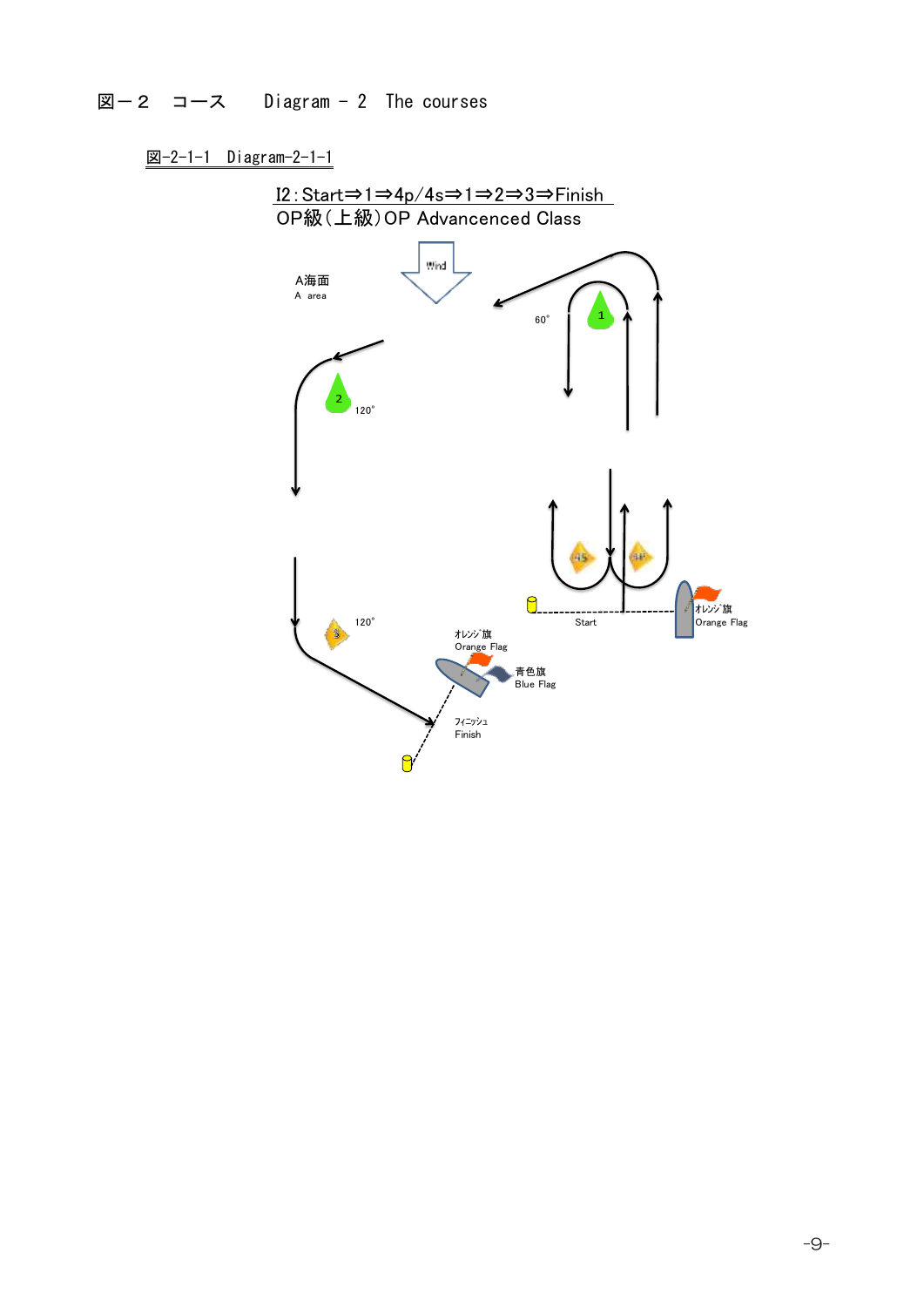